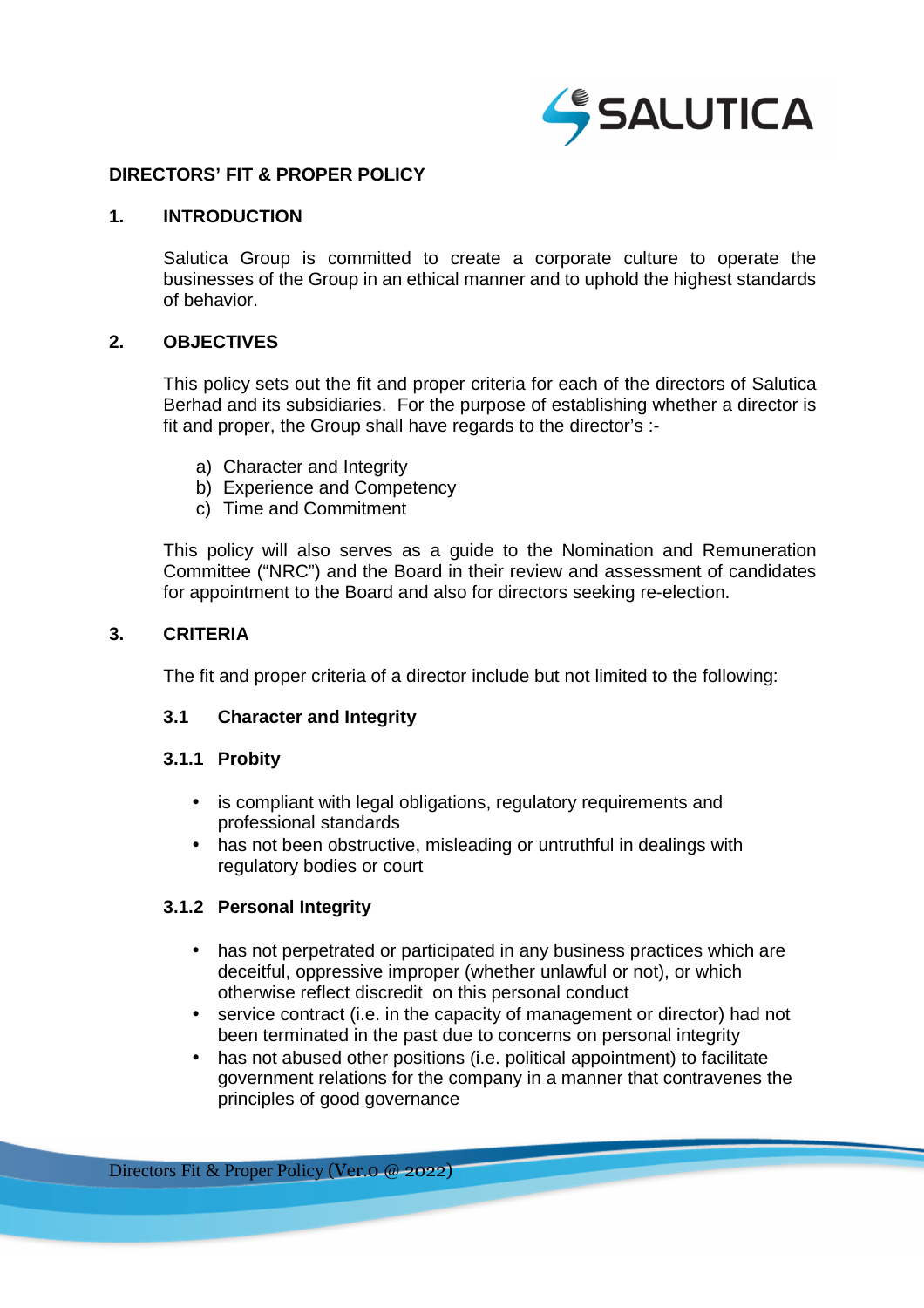

# **3.1.3 Financial Integrity**

- manages personal debts or financial affairs prudently
- demonstrates ability to fulfil personal financial obligations as and when they fall due

## **3.1.4 Reputation**

- is of good repute in the financial and business community
- has not been the subject of civil or criminal proceedings or enforcement action, in managing or governing an entity for the past 10 years
- has not been substantially involved in the management of a business or company which has failed, where that failure has been occasioned in part by deficiencies in that management

# **3.2 Experience and Competency**

# **3.2.1 Qualifications, training and skills**

- possesses education qualification that is relevant to the skill set that the director is earmarked to bring to bear onto the boardroom (i.e. a match to the board skill matrix)
- has a considerable understanding on the workings of a corporation
- possesses general management skills as well as understanding of corporate governance and sustainability issues
- keeps knowledge current based on continuous professional development
- possesses leadership capabilities and a high level of emotional intelligence

# **3.2.2 Relevant experience and expertise**

• possesses relevant experience and expertise with due consideration given to past length of service, nature and size of business, responsibilities held, number of subordinates as well as reporting lines and delegated authorities

# **3.2.3 Relevant past performance or track record**

- had a career of occupying a high level position in a comparable organization and was accountable for driving or leading the organization's governance, business performance or operations
- possesses commendable past performance record as gathered from the results of the board effectiveness evaluation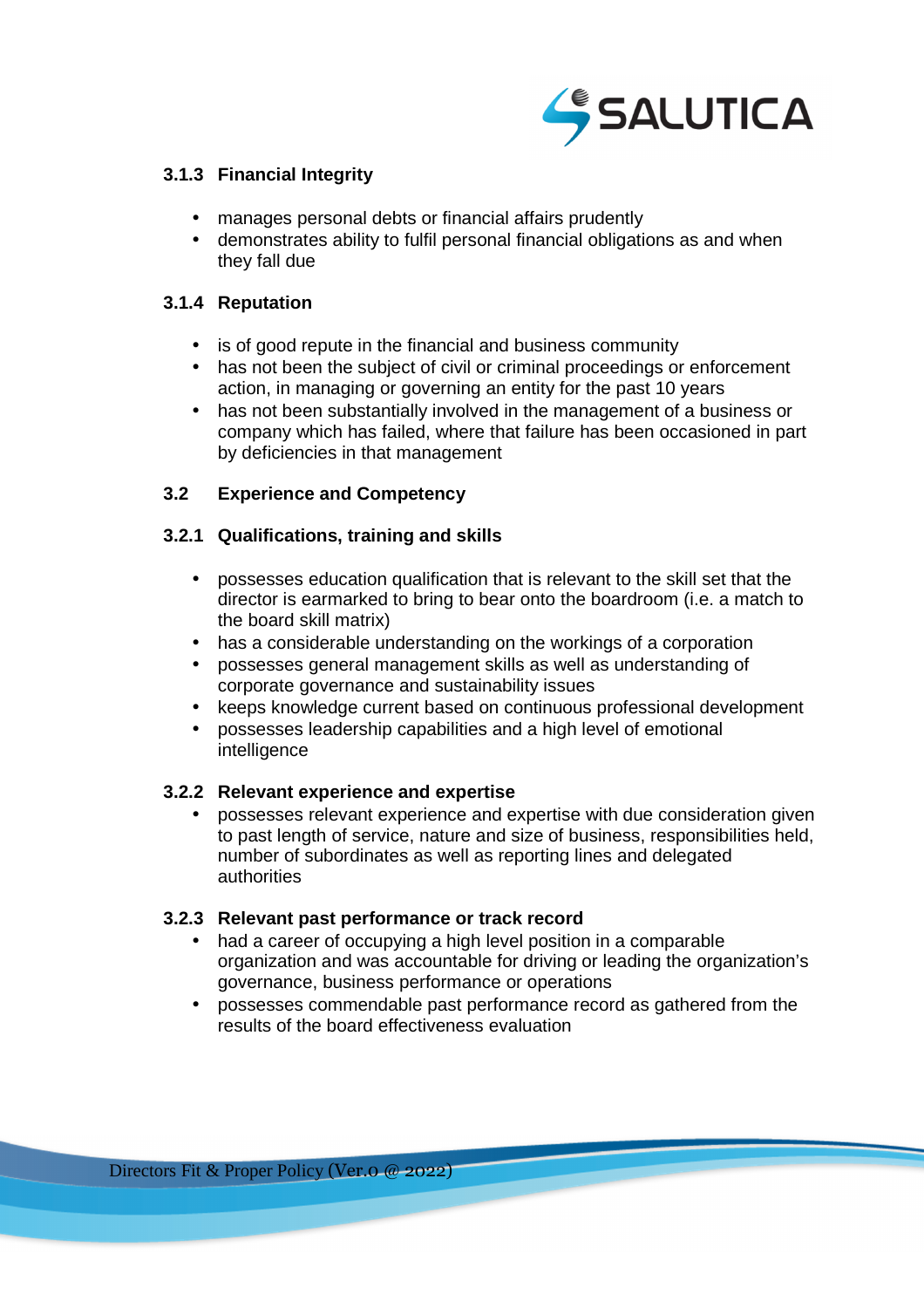

## **3.3 Time and Commitment**

### **3.3.1 Ability to discharge role having regard to other commitments**

• able to devote time as a board member, having factored other outside obligations including concurrent board positions held by the director across listed issuers and non-listed entities (including not-for-profit organizations)

### **3.3.2 Participation and contribution in the board or track record**

- demonstrates willingness to participate actively in board activities
- demonstrates willingness to devote time and effort to understand the businesses and exemplifies readiness to participate in events outside the boardroom
- manifests passion in the vocation of a director
- exhibits ability to articulate views independently, objectively and constructively
- exhibits open mindedness to the views of others and ability to make considered judgment after hearing views of others

### **4. ASSESSMENT**

The NRC will assess each director for new appointment or re-election of directors based on the criteria set in the above item 3 before recommending to the Board for approval. The Board evaluation form is set out in Appendix 1 (The questionnaires are based on the Corporate Governance Guide 4<sup>th</sup> Edition).

The result of the assessments are part of Salutica's internal documents and shall not be disclosed or provided to any other party.

### **5. REVIEW OF THE POLICY**

The Board has the authority to review the policy from time to time to ensure its appropriateness, relevancy and compliance to applicable regulatory requirements.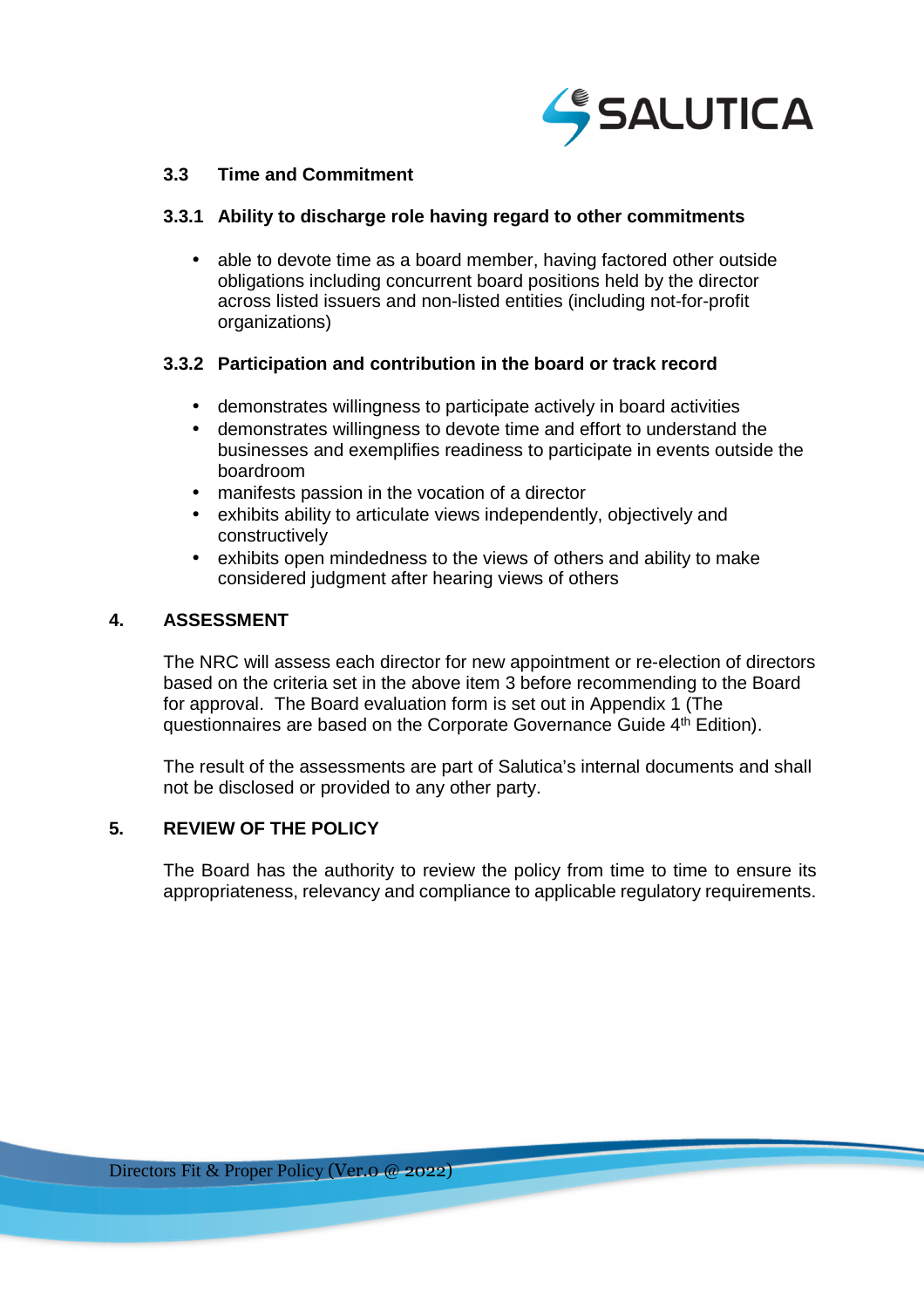

Appendix 1

Directors' Evaluation Form

This Evaluation Form provides ratings from one (1) to four (4), or "yes" and "no", with the indicators illustrated below, to be responded in relation to the nature of the questions:

| 4             | 3                     | $\mathbf{2}$    |      |
|---------------|-----------------------|-----------------|------|
| Yes, always   | Yes, most of the time | Yes, but seldom | No   |
|               | or                    |                 |      |
| 4             | 3                     | 2               |      |
| Above average | Average               | Below average   | Poor |
|               | or                    |                 |      |
| Yes           |                       |                 | No   |
| Yes           |                       |                 | No   |

Where a particular criterion is deemed not applicable, it shall be indicated as "Not Applicable" in the comment box.

Name of Director: \_\_\_\_\_\_\_\_\_\_\_\_\_\_\_\_\_\_\_\_\_\_\_\_\_\_\_\_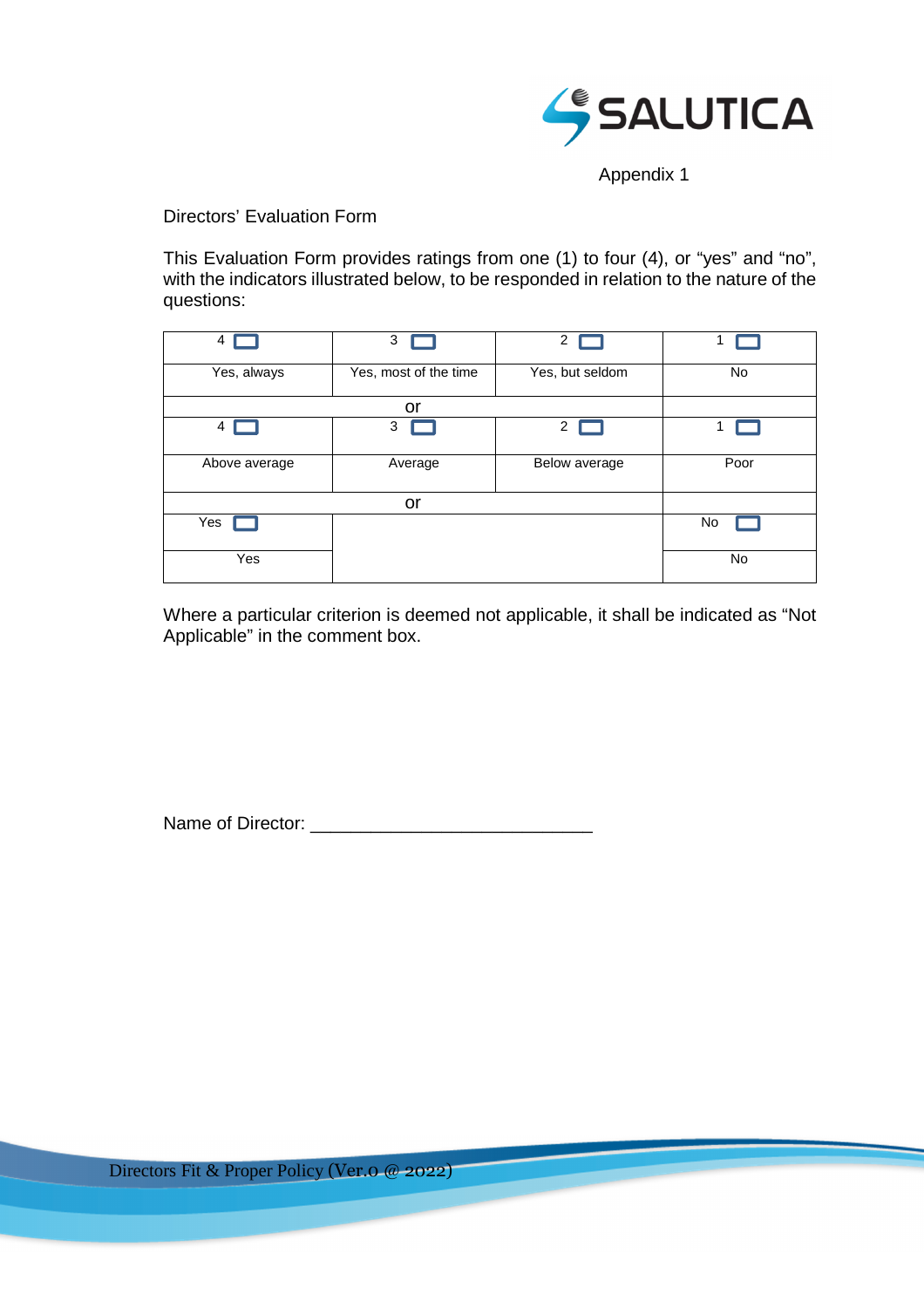

Section A: Fit and Proper

1. Has not been questioned, of his/her honesty, integrity, professional conduct or business ethics/practices which are deceitful, oppressive or improper and investigated on complaints lodged

| Yes $\Gamma$ |  | No |
|--------------|--|----|
| Comment:     |  |    |
|              |  |    |

2. Has shown willingness to maintain effective internal control systems and risk management practices

| Yes      |  | No |
|----------|--|----|
| Comment: |  |    |

3. Possesses relevant qualification, knowledge, experience and ability to understand the technical requirements, risk and management of the company's business

| Δ        | 3 | っ |  |
|----------|---|---|--|
| Comment: |   |   |  |
|          |   |   |  |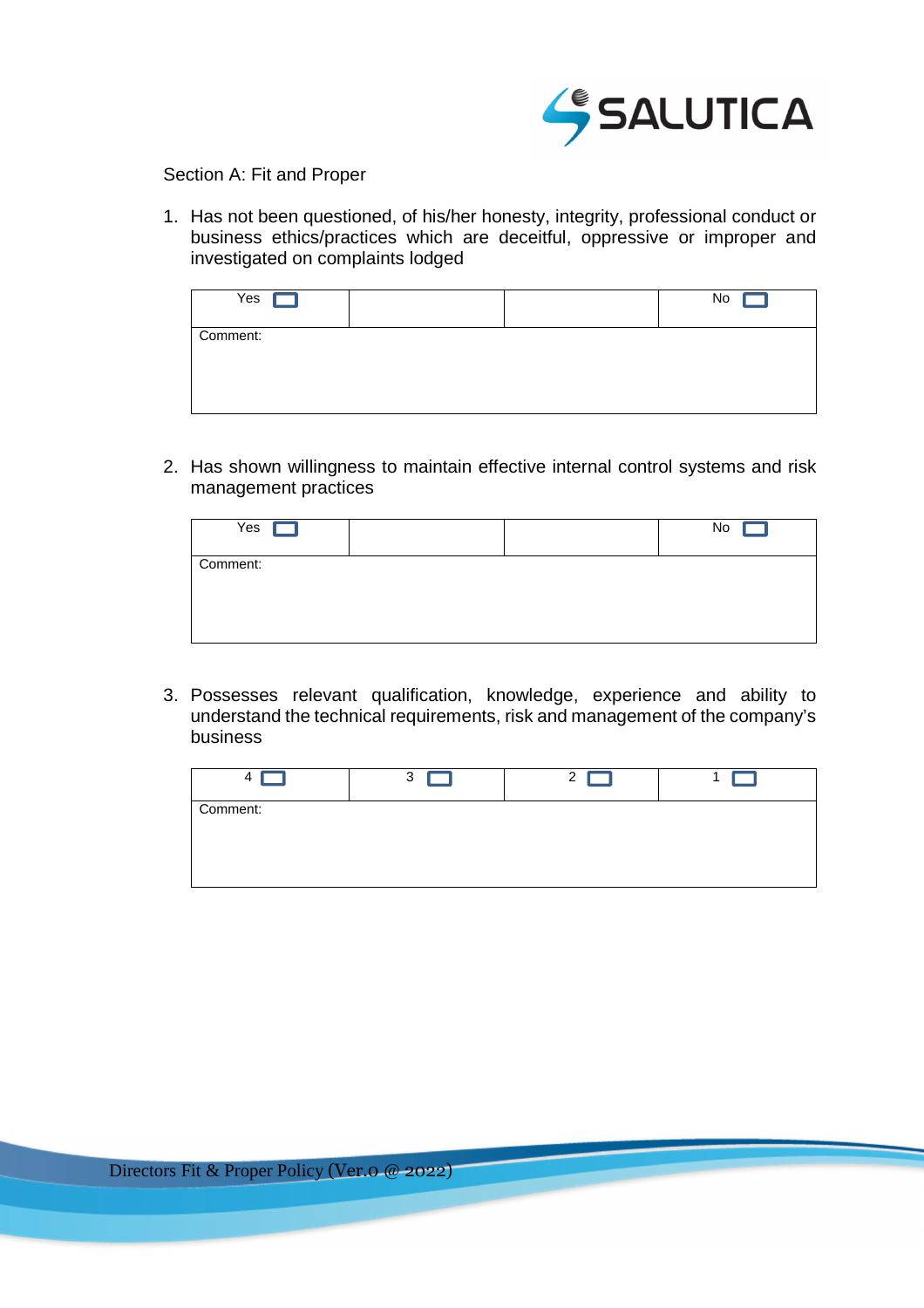

Section B: Contribution and performance

4. Probes management to ensure management has taken, and suggests management to take into consideration the varying opportunities and risks whilst developing strategic plan (this plan may or may not be in writing as long as minutes of meeting provide a discussion of such strategy)

| 4        | 3 | ◠ |  |
|----------|---|---|--|
| Comment: |   |   |  |
|          |   |   |  |

5. Probes management when there are red flags/concerns which could, amongst others, indicate possible non-compliance of regulatory requirements

|          | 3 | 2 <sub>1</sub> | H. |
|----------|---|----------------|----|
| Comment: |   |                |    |
|          |   |                |    |

6. Provides logical honest opinions on issues presented and is not afraid of expressing disagreement on matters during the meeting, if any

|          | 3 | ◠ |  |
|----------|---|---|--|
| Comment: |   |   |  |
|          |   |   |  |

7. Receives feedback from board and/or committee and incorporate feedback obtained into decision-making process in an objective manner

|          | 3 | ົ |  |
|----------|---|---|--|
| Comment: |   |   |  |
|          |   |   |  |

Directors Fit & Proper Policy (Ver.0 @ 2022)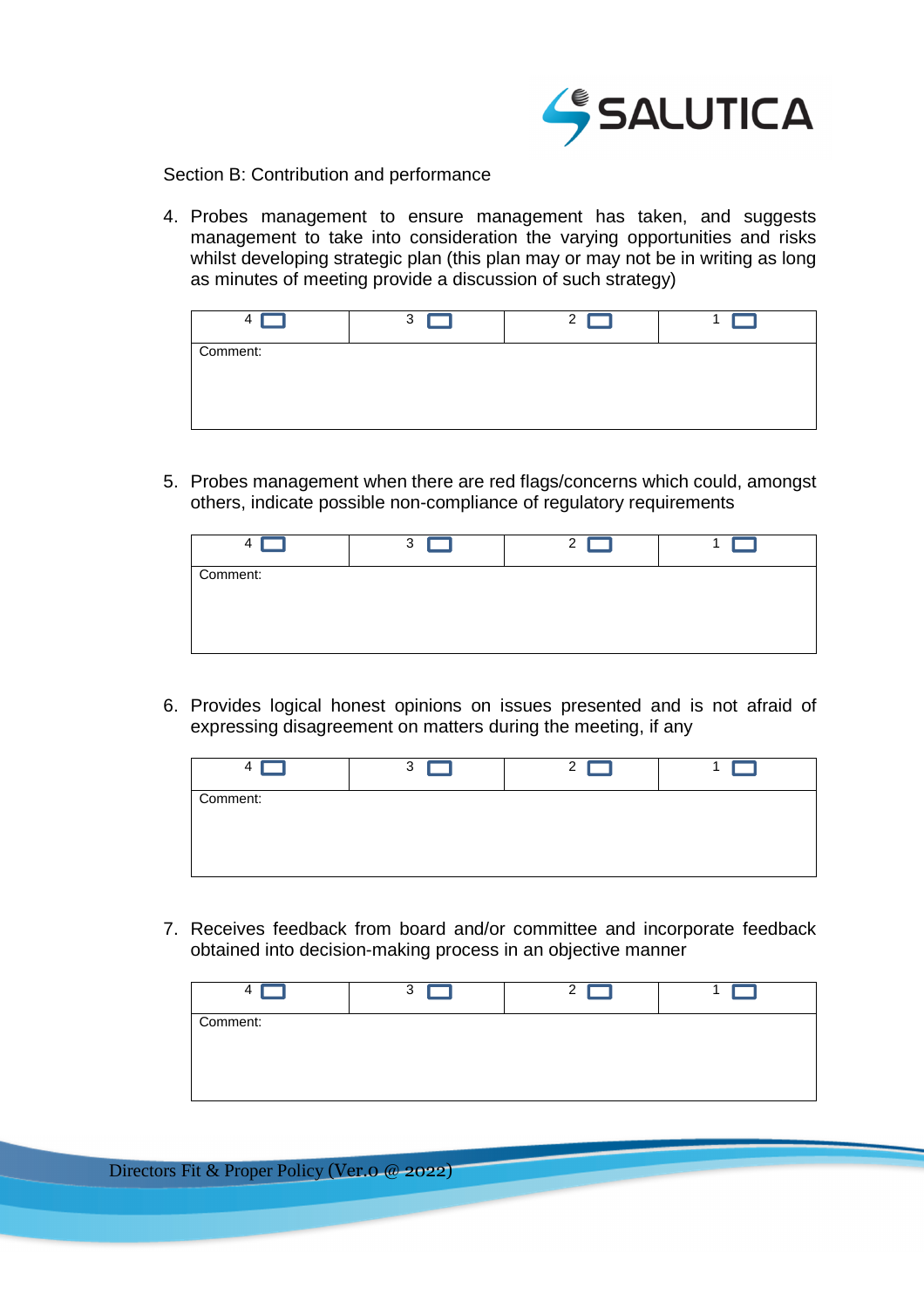

8. Defends own stand through constructive deliberations at board and/or committee meetings, where necessary

| $\Delta$ | 3 | ◠ |  |
|----------|---|---|--|
| Comment: |   |   |  |
|          |   |   |  |
|          |   |   |  |

9. Tackles conflicts and takes part in proposing solutions

|          | 3 | $\mathbf{2}$ |  |
|----------|---|--------------|--|
| Comment: |   |              |  |
|          |   |              |  |

10. Offers practical and realistic advice to board and/or committee discussions

| Δ        | 3 | っ |  |
|----------|---|---|--|
| Comment: |   |   |  |
|          |   |   |  |

11. Takes initiative to demand for additional information, where necessary

| 4        | 3 | $\mathcal{P}$ |  |
|----------|---|---------------|--|
| Comment: |   |               |  |
|          |   |               |  |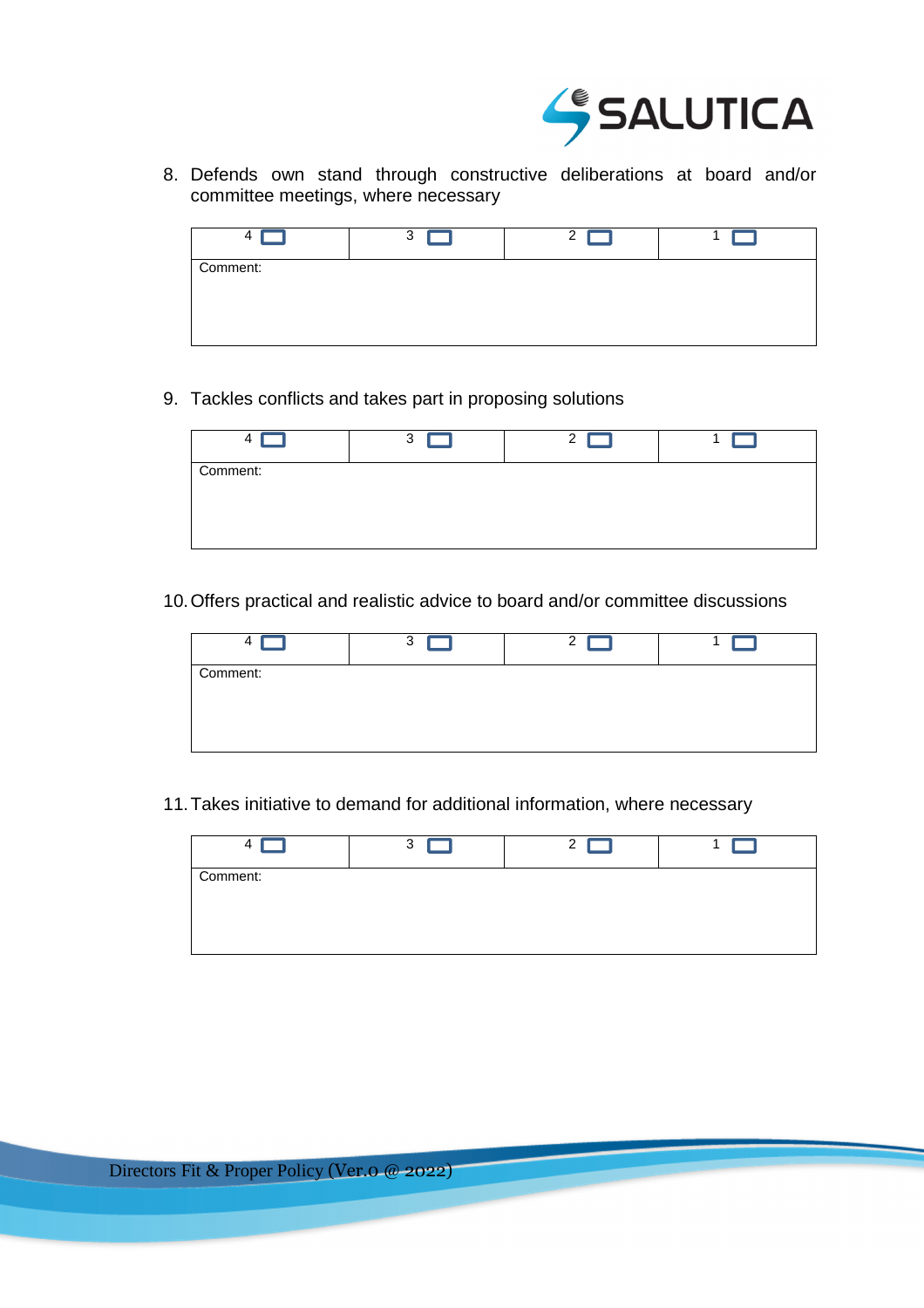

12. Tests quality of information and assumptions

|          | 3 | $\mathbf{2}$ |  |
|----------|---|--------------|--|
| Comment: |   |              |  |
|          |   |              |  |

13. Reviews and relates short-term concerns to long-term stratery

|          | 3 |  |
|----------|---|--|
| Comment: |   |  |
|          |   |  |

14. Contributes to risk management initiatives

| 4        | 3 | ົ |  |
|----------|---|---|--|
| Comment: |   |   |  |
|          |   |   |  |
|          |   |   |  |

15. Contributes personal knowledge and experience into the consideration and development strategy

|          | 3 | ⌒ |  |
|----------|---|---|--|
| Comment: |   |   |  |
|          |   |   |  |
|          |   |   |  |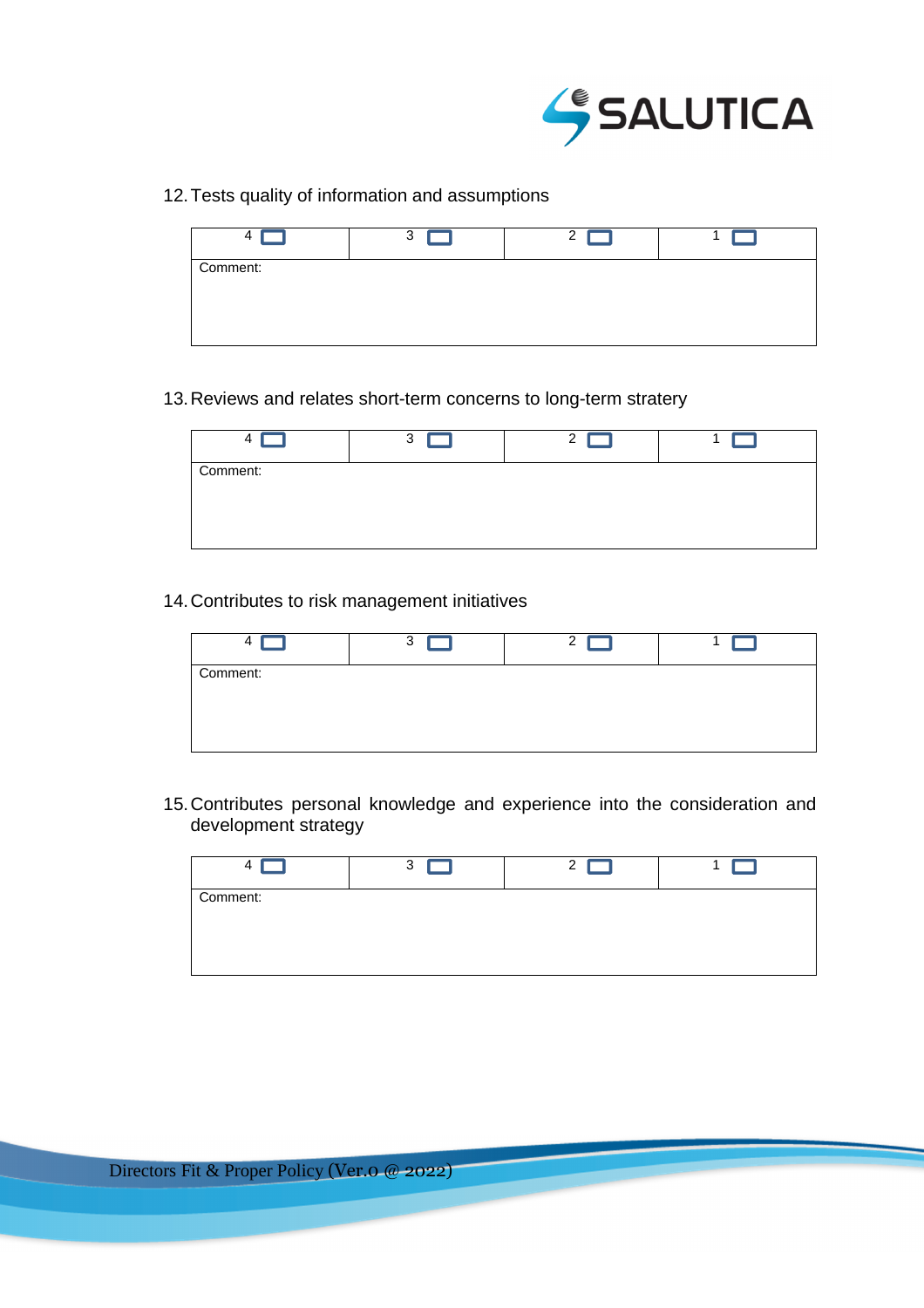

16. Facilitates objective-oriented decision-making process

| 4        | 3 | ົ |  |
|----------|---|---|--|
| Comment: |   |   |  |
|          |   |   |  |

17. Prioritizes context of issues to be in line with objectives

|          | 3 | 2 <sub>h</sub> |  |
|----------|---|----------------|--|
| Comment: |   |                |  |
|          |   |                |  |
|          |   |                |  |

18. Effectively and proactively follows up on areas of concern

| Δ        | 3 | ົ |  |
|----------|---|---|--|
| Comment: |   |   |  |
|          |   |   |  |
|          |   |   |  |

19. Demonstrates willingness to devote time and effort to understand the company, its business and displays readiness to participate in events outside the boardroom such as site visits

|          | 3 | ົ |  |
|----------|---|---|--|
| Comment: |   |   |  |
|          |   |   |  |
|          |   |   |  |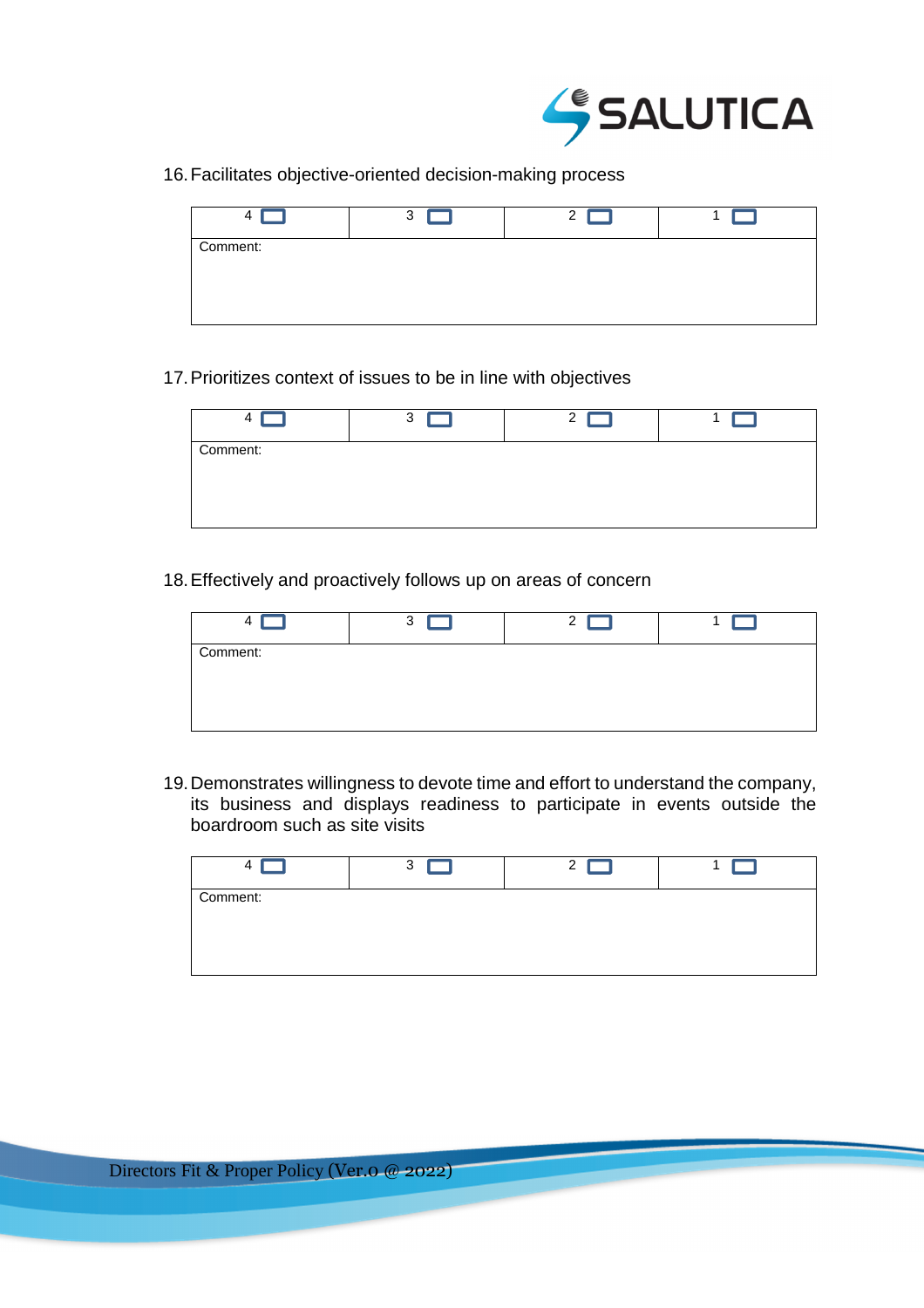

Section C: Calibre and personality

20. Acts in good faith and with integrity

| 4        | 3 | 2 |  |
|----------|---|---|--|
| Comment: |   |   |  |
|          |   |   |  |

21. Attends meetings well prepared and adds value to board and/or committee meetings

|          | 3 | າ |  |
|----------|---|---|--|
| Comment: |   |   |  |
|          |   |   |  |

22. Works constructively with peers, the company secretary and senior management

| 4        | 3 | 2 |  |
|----------|---|---|--|
| Comment: |   |   |  |
|          |   |   |  |

23. Offers insight to matters presented with requisite knowledge and skills, and shares information

| 4        | 3 | 2 |  |
|----------|---|---|--|
| Comment: |   |   |  |
|          |   |   |  |

Directors Fit & Proper Policy (Ver.0 @ 2022)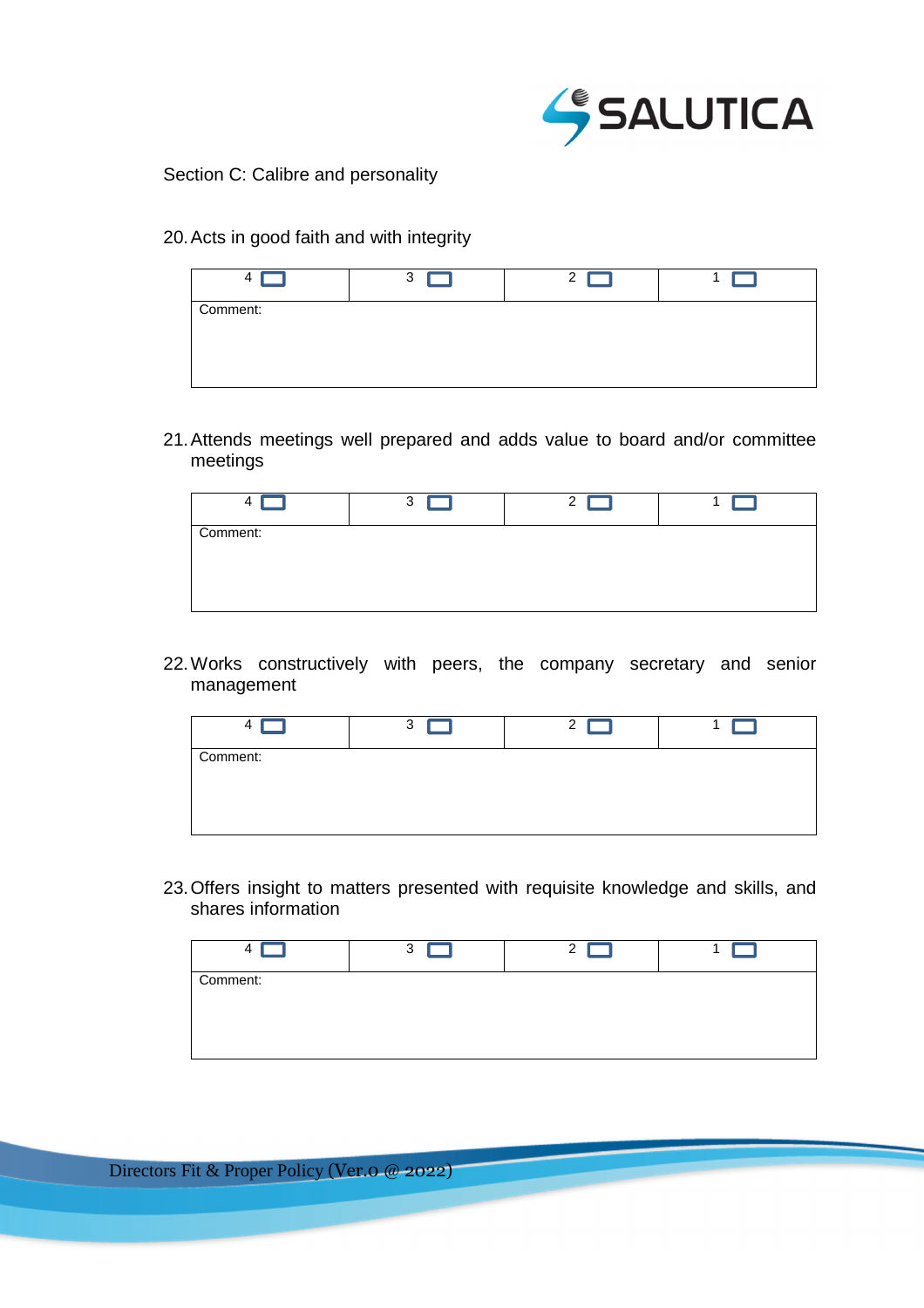

24. Encourages others to get things done, is decisive and action-oriented

|          | 3 | っ<br>∼ |  |
|----------|---|--------|--|
| Comment: |   |        |  |
|          |   |        |  |

25. Articulates in a non-confrontational and comprehensible manner

|          | 3 | っ |  |
|----------|---|---|--|
| Comment: |   |   |  |
|          |   |   |  |

26. Understands individual roles and responsibilities and ensure contribution is contemporary with developments

| 4        | 3 | C |  |
|----------|---|---|--|
| Comment: |   |   |  |
|          |   |   |  |

27. Behaviour engenders mutual trust and respect within the board and with other key officers

|          | 3 | ົ |  |
|----------|---|---|--|
| Comment: |   |   |  |
|          |   |   |  |
|          |   |   |  |